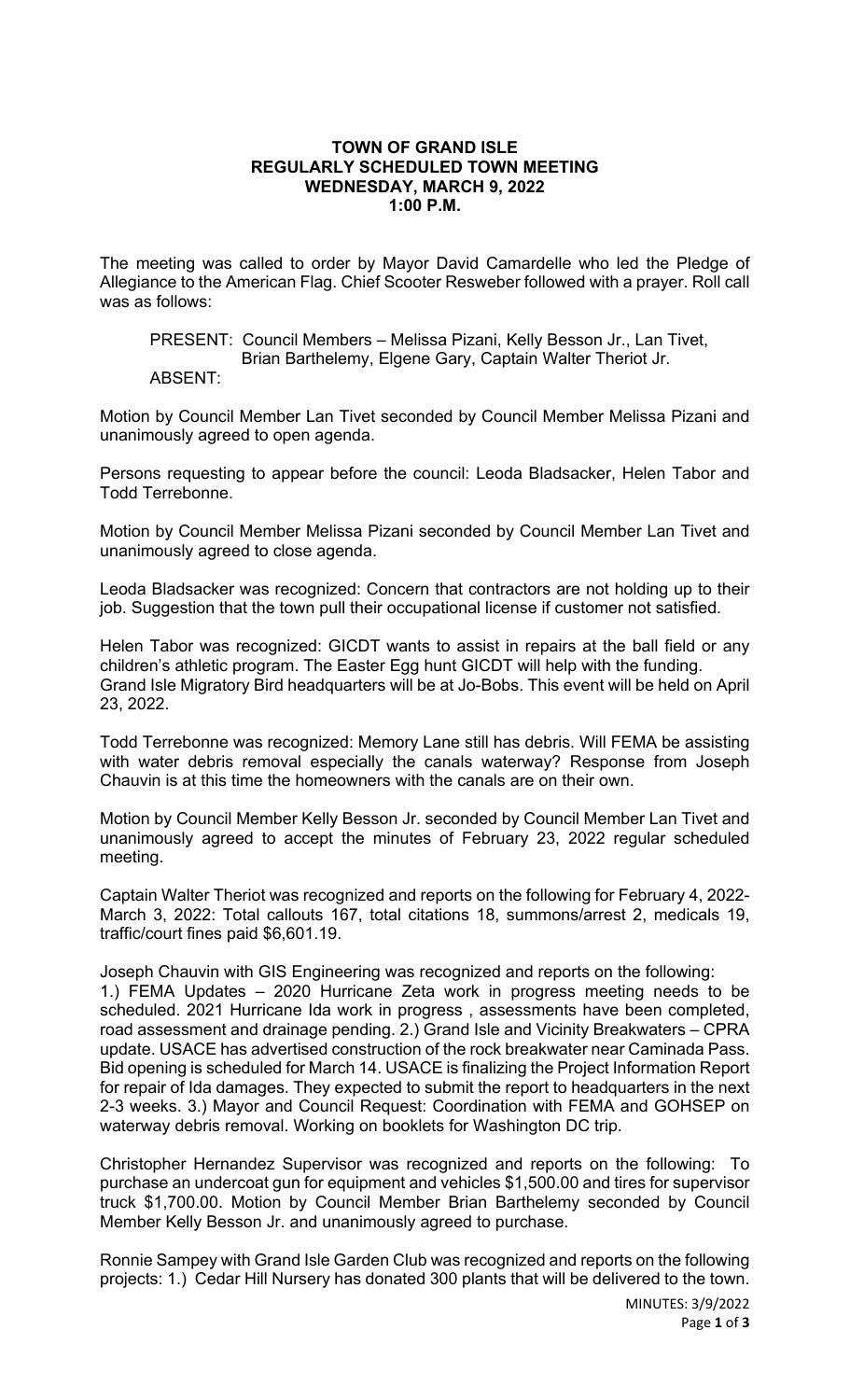Another nursery in Slidell will be donating 200 plants. These plants will be used at cross overs and parks. 2.) Entrance to parks parking lots needs attention.

Grand Isle Port Commission Key Activities: 1.) Hurricane Ida update- GIPC office building is currently in engineering design plan. Contractor Bid Invitations were sent. One submitted back. Will reopen bid process. 2.) Alternative Oyster Culture Grant LA Sea Grant - \$1.8 million total, six awarded \$330K, four GIPC Oyster Farmers. 3.) PAL – Annual Conference in New Orleans, March 7-8, 2022.

## **RESOLUTION NO: 2814**

**A resolution appointing the Town of Grand Isle Judge for Mayors Court.**

**NOW, THEREFORE, BE IT RESEOLVED BY the Town Council of the Town of Grand Isle, Jefferson Parish, Louisiana that:**

**The Mayor's nomination of Camille Morvant as the Town Judge for Mayor's Court is here confirmed and approved.** 

**Motion by Council Member Kelly Besson Jr. seconded by Council Member Lan Tivet and unanimously agreed to appoint Camille Morvant as Town Judge for Mayor's Court.**

**Vote thereon as follows:**

**YEAS: Melissa Pizani, Kelly Besson Jr., Lan Tivet, Brian Barthelemy, Elgene Gary NAYS: None ABSENT: None**

**This resolution was declared adopted this 9th day of March, 2022.**

## **RESOLUTION NO. 2815**

A RESOLUTION APPROVING THE APPOINTMENT OF A DIRECTOR AND AN ALTERNATE DIRECTOR TO REPRESENT THE TOWN OF GRAND ISLE**,** STATE OF LOUISIANA, ON THE BOARD OF DIRECTORS OF THE LOUISIANA MUNICIPAL NATURAL GAS PURCHASING AND DISTRIBUTION AUTHORITY AS PROVIDED BY CHAPTER 10-B OF TITLE 33 OF THE LOUISIANA REVISED STATUTES OF 1950.

**WHEREAS,** the Town of Grand Isle, State of Louisiana, has previously become a member of the Authority in accordance with the Act; and

**WHEREAS**, pursuant to Section 4546.2 of the Act, the governing authority of the Town of Grand Isle State of Louisiana, desires to approve the appointment of David Camardelle to serve as a Director of the Authority and to approve the appointment of Brian Barthelemy to serve as an alternate Director to act in the absence of the director herein above named;

**NOW, THEREFORE, BE IT RESOLVED**, by the governing authority of the Town of Grand Isle, State of Louisiana, acting in such capacity:

**Section 1**. That, pursuant to the Act, the appointment of David Camardelle to serve as a Director of the Authority for a term of four (4) years from the date hereof is approved and that the appointment of Brian Barthelemy to serve as an alternate Director, for like term, to act in the absence of the director is approved.

 **Section 2**. That this resolution shall take effect immediately.